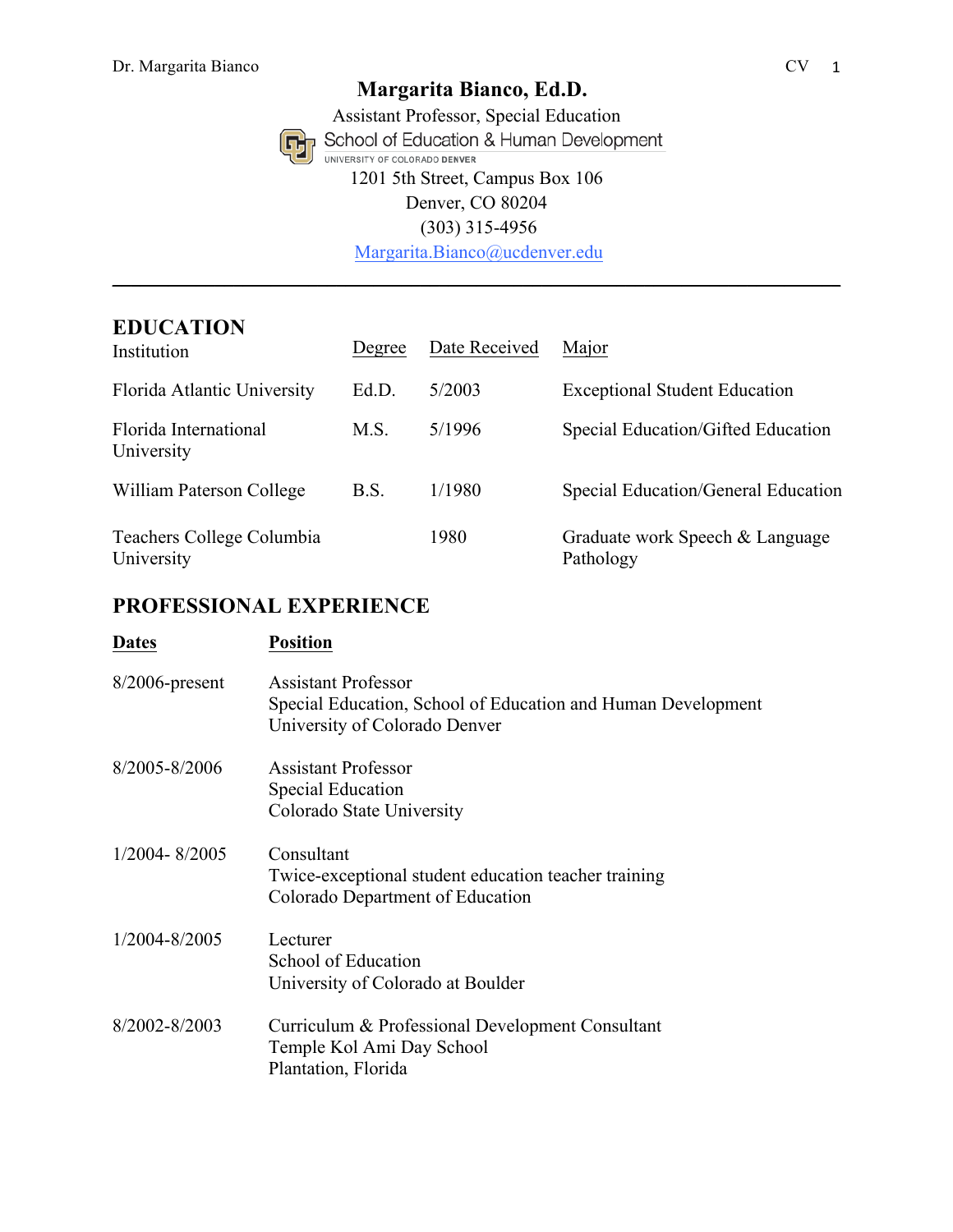| 1/2002-6/2003 | Project Assistant<br>Project RAISE-MT "Reducing Attrition and Increasing Special<br><b>Education Minority Teachers"</b><br>Department of Exceptional Student Education<br>Florida Atlantic University |
|---------------|-------------------------------------------------------------------------------------------------------------------------------------------------------------------------------------------------------|
| 8/1999-5/2003 | Research & Graduate Assistant<br>Department of Exceptional Student Education<br>Florida Atlantic University                                                                                           |
| 8/1999-8/2001 | Curriculum Developer for Gifted Education Courses<br>Department of Exceptional Student Education<br>Florida Atlantic University                                                                       |
| 8/1998-8/2003 | <b>Adjunct Professor</b><br><b>Exceptional Student Education</b><br>Florida Atlantic University                                                                                                       |
| 8/1993-8/1994 | <b>Special Education Classroom Teacher</b><br><b>Campbell Drive Elementary School</b><br>Dade County Public Schools                                                                                   |
| 8/1992-8/1993 | <b>Special Education Classroom Teacher</b><br>Orange County Public Schools<br>Orlando, Florida                                                                                                        |
| 8/1991-8/1992 | Exceptional Student Education Department Chair, Special Education<br>Teacher & General Education Teacher - grades 6-8<br>Rickard's Middle School<br>Broward County, Florida                           |
| 8/1988-8/1991 | Special Learning Needs Consultant / Elementary Classroom Teacher<br>$(K-3)$<br>The Children's School<br>Atlanta, Georgia                                                                              |
| 7/1983-8/1986 | Special Learning Needs Resource Teacher / Elementary Classroom<br>Teacher - ESOL & grade 4<br>The American Cultural Association of Turin<br>Turin, Italy                                              |
| 8/1981-8/1983 | <b>Special Education Teacher</b><br>The Davison School<br>Atlanta, Georgia                                                                                                                            |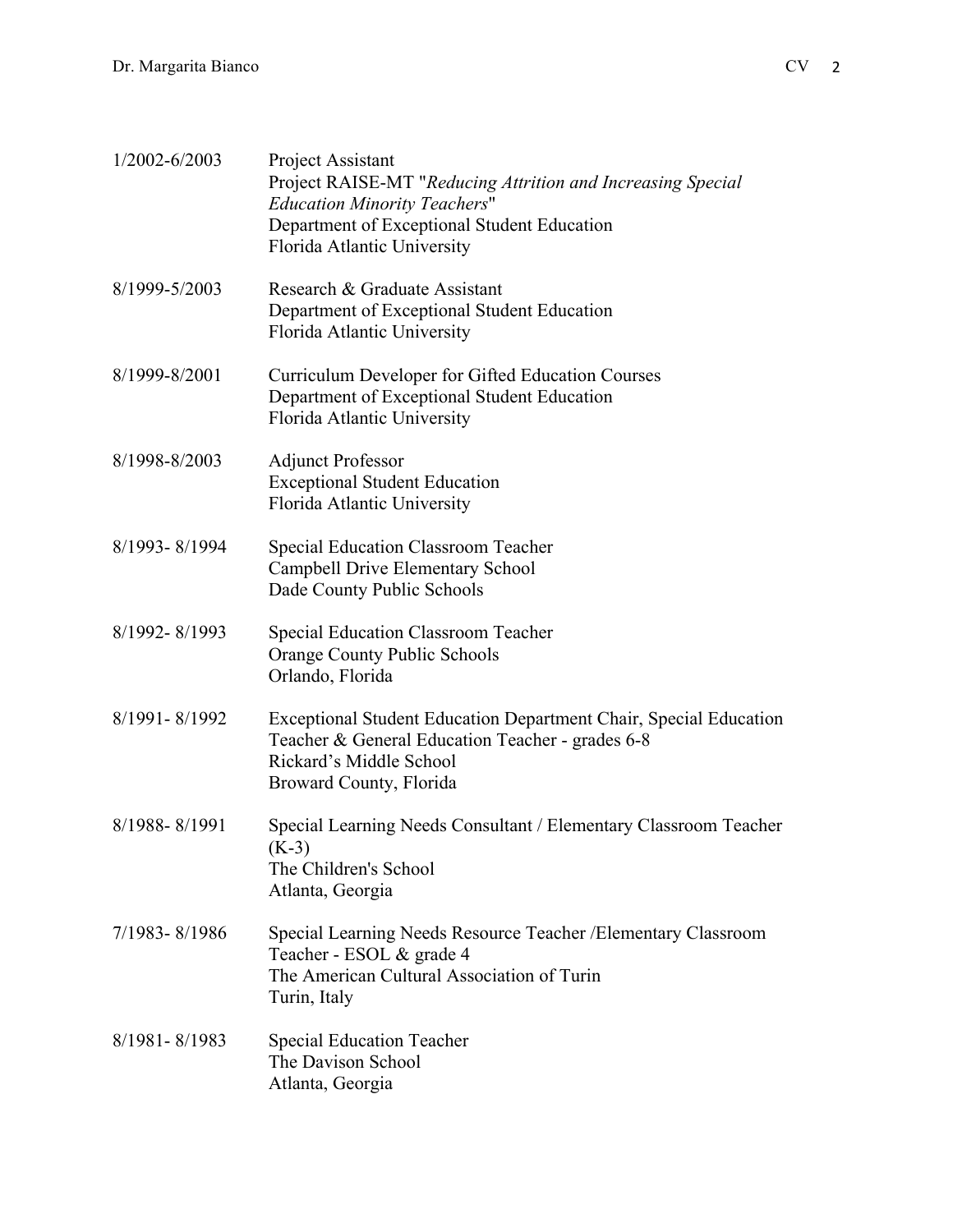| 8/1980-8/1981  | Language Program Coordinator<br>Day Treatment Center<br>Opa Locka, Florida                                                              |
|----------------|-----------------------------------------------------------------------------------------------------------------------------------------|
| 1/1980-12/1981 | Learning Disabilities Specialist<br>Affiliates for Evaluation & Therapy<br>Miami, Florida                                               |
| 1/1979-5/1980  | <b>Special Education Teacher</b><br>Staten Island Day Treatment - United Cerebral Palsy Residential<br>Program, Staten Island, New York |

## **REFEREED PUBLICATIONS**

- 2012 Crepeau-Hobson, F., & **Bianco, M.** Response to intervention: Promises and pitfalls for gifted students With learning disabilities. *Intervention in School and Clinic*. Prepublished August, 4, 2012 DOI:10.1177/1053451212454005
- 2012 Easley, N., **Bianco, M**, & Leech, N. (2012). Ganas: A qualitative study examining Mexican heritage students' motivation to succeed in higher education. *Journal of Hispanic Higher Education, 11(2), 164-178.*
- 2011 **Bianco, M.,** Leech, N, & Mitchell, K. (2011). Pathways to teaching: African American male teens explore teaching as a career, *The Journal of Negro Education, 80*(3), 368-383.
- 2011 **Bianco, M**., Harris, Bryn, Garrison-Wade, D., & Leech, N. (2011). Gifted girls: Gender bias in gifted referrals. *Roeper Review, 33 (1) 170.*
- 2010 Crepeau-Hobson, F., & **Bianco, M**. (2010). Identification of gifted students with learning disabilities in a response to intervention era. *Psychology in the Schools. 48(2),102-109. DOI: 10.1002/pits*
- 2010 **Bianco, M**. (2010). Strength-based RTI: Conceptualizing a multi-tiered system for developing gifted potential. *Theory Into Practice*, 49(4):323–330.
- 2010 **Bianco, M**., & Leech, N. (2010). Twice-exceptional learners: Effects of teacher preparation and disability labels on gifted referrals. *Teacher Education and Special Education 33(4), 319-334*
- 2009 **Bianco, M.,** Garrison-Wade, D., & Lehmann, J.P., & Tobin, R. (2009). Parents' perceptions of post-school years for young adults with developmental disabilities.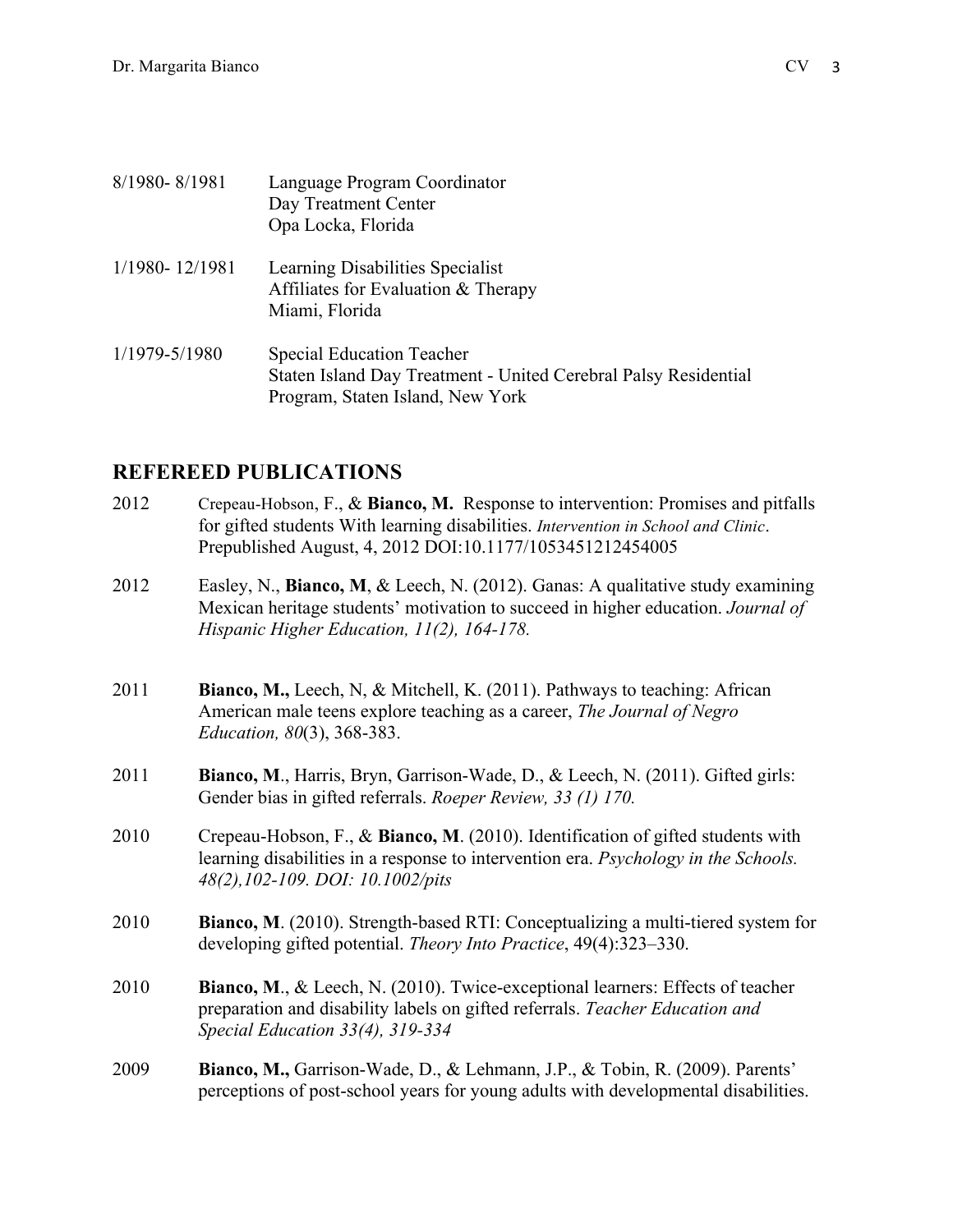- 2009 **Bianco, M.,** Carothers, D.E., & Smiley, L.R. (2009). Gifted students with Asperger Syndrome: Strategies for strength-based programming. *Intervention in School and Clinic*, 44(4), 206-215.
- 2005 **Bianco, M.** (2005). The effects of disability labels on special education and general education teachers' referrals for gifted programs. *Learning Disability Quarterly, 28*(4), *285-293.*

# **REFEREED BOOKS & BOOK CHAPTERS**

| In Press | Mitchell, K., Bianco, M. & Leech, N. (In press). Pathways to teaching: The<br>perspectives and experiences of two black male teens considering teaching as a<br>career. In C.W. Lewis & I.A. Toldson, Black Male Teachers: Diversifying the<br>Nation's Teacher Workforce. House of Songhay Commission for Positive<br>Education                        |
|----------|---------------------------------------------------------------------------------------------------------------------------------------------------------------------------------------------------------------------------------------------------------------------------------------------------------------------------------------------------------|
| 2010     | Wilson, C.L. & Bianco, M. (2010). Special education and the linguistically<br>diverse student. In H. Zainuddin, N., Yahya, C.A., Morales-Jones, & E.N.,<br>Ariza, Fundamentals of teaching English to speakers of other languages in K-12<br>mainstream classrooms ( $3^{rd}$ ed, p 339-356). Dubuque, IA: Kendall / Hunt.                              |
| 2010     | Wilson, C.L. & Bianco, M. (2010). Accompanying Workbook for Special<br>education and the linguistically diverse student. In H. Zainuddin, N., Yahya,<br>C.A., Morales-Jones, & E.N., Ariza, Fundamentals of teaching English to<br>speakers of other languages in K-12 mainstream classrooms ( $3^{rd}$ ed, p 155-169).<br>Dubuque, IA: Kendall / Hunt. |
| 2007     | Wilson, C.L., & Bianco, M. (2007). Special education and the linguistically<br>diverse student. In H. Zainuddin, N., Yahya., C.A., Morales-Jones, & E.N.,<br>Ariza, Fundamentals of teaching English to speakers of other languages in K-12<br><i>mainstream classrooms (<math>2^{nd}</math>ed., pp.304-313).</i> Dubuque, IA: Kendall / Hunt.          |
| 2006     | Klingner, J., & Bianco, M. (2006). What is special about special education for<br>culturally and linguistically diverse students with disabilities? In B. Cook & B.<br>Schirmer (Eds.), <i>What is special about special education</i> ? (p.37-53). Austin,<br>TX: PRO-ED.                                                                              |
| 2002     | Wilson, C.L., & Bianco-Cornish, M. (2002). Special education and the<br>linguistically diverse student. In Zainuddin, H., Yahya, N., Morales-Jones, C.A.,<br>& Ariza, E.N., Fundamentals of teaching English to speakers of other languages<br>in K-12 mainstream classrooms (p.426-441). Dubuque, IA: Kendall / Hunt.                                  |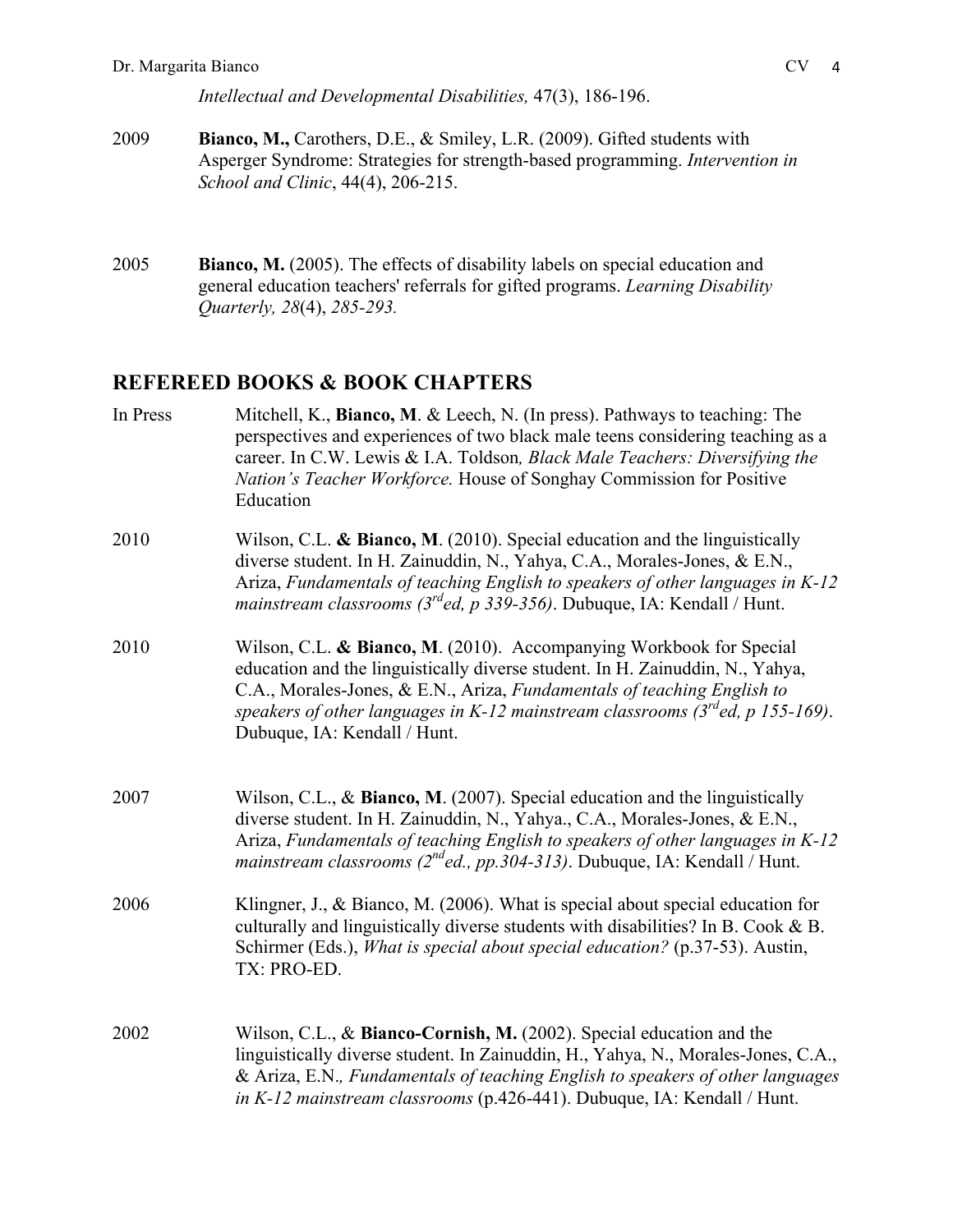### **NATIONAL POSITION PAPERS & REFEREED INFORMATION BRIEFS**

2012 Contributing author, *Identifying and Serving Culturally and Linguistically Diverse Gifted Students Position Paper*: National Association for Gifted Children (NAGC). 2008 **Bianco, M.,** & Watson, S.M. (2008). *Reading comprehension Instruction for English Language learners with learning disabilities: Validated instructional practices*. Council for Learning Disabilities 2007 Watson, S.M. R., Rinaldi, C., Navarrete, L., **Bianco, M.,** & Samson, J. (2007). *Addressing the educational needs of culturally and linguistically diverse* 

*learners with and without LD.* Council for Learning Disabilities

## **NON-REFEREED PUBLICATIONS**

- 2010 Wilson, C.L. **& Bianco, M**. (2010).Accompanying Workbook for Special education and the linguistically diverse student. In H. Zainuddin, N., Yahya, C.A., Morales-Jones, & E.N., Ariza, *Fundamentals of teaching English to speakers of other languages in K-12 mainstream classrooms (3rded, p 155-169)*. Dubuque, IA: Kendall / Hunt.
- 2010 **Bianco, M**. & McCullum, D. (2010). Jazzed about Jing. TechSmith Education Community Blog http://edublog.techsmith.com/2010/06/jazzed-about-jing.html
- 2006 Quinn, R., Longhurst, T., Cooney, H., **Bianco, M.,** & DeMiranda, M. (2006). *Quality standards evaluation services to the deaf and hard-of-hearing children and youth: Colorado Self-Assessment.* Research and Development Center for the Advancement of Student Learning, Colorado State University.
- 2006 Anthony, T., **Bianco, M**., Bieber, B., Cornier, J., Pereles, D., Medina, J., Miller, A., Muir, S., Thurman, K., & Trail, B. (2006). *Twice-exceptional students: An introductory resource book.* Colorado Department of Education.
- 2004 **Bianco, M**. (2004). Companion website author for Taylor, R.L., Richards, S.B., & Brady, M.P., *Introduction to mental retardation: Historical perspectives, current issues, and future directions*. Boston: Allyn & Bacon.
- 2002 **Bianco-Cornish, M**. & Taylor, R. (2002). Cultural/linguistic diversity and assessment: What do the new standards say? *Communiqué, 3*(29), Spring.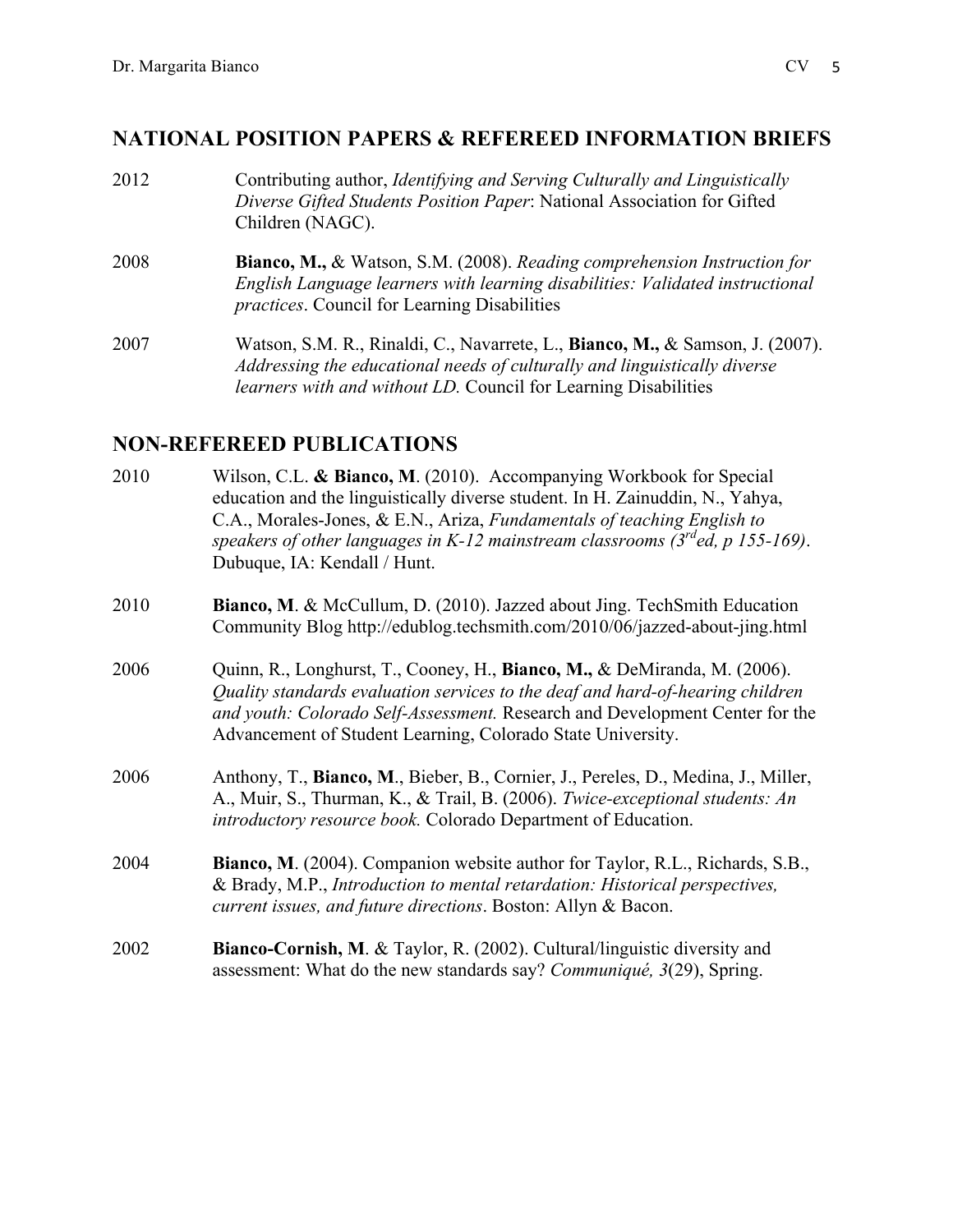## **NON-REFEREED BOOKS & BOOK CHAPTERS**

- 2011 Bianco, M. & McCollom, D. (2011). Jazzed about Jing. In P. R. Lowenthal, D. Thomas, A. Thai, B. Yuhnke, M. Edwards, & C. Gasell. (Eds.), The CU Online Handbook, 2011 (p. 59-64). Raleigh, NC: Lulu Enterprises.
- 2008 Klingner, J.K., & **Bianco, M**. (2008). Other students with other special learning needs. In D. P. Bryant, D.D. Smith, & B.R. Bryant, *Teaching students with special needs in inclusive classrooms* (p. 131-163)*.* Boston: Allyn & Bacon.

# **PUBLICATIONS IN PREPARATION**

| Under<br>Review   | <b>Bianco, M. &amp; Leech, N. (under review). Promoting the Profession: Latino teens</b><br>explore teaching as a career. Urban Education                                                                                                                                                                                                       |  |  |  |
|-------------------|-------------------------------------------------------------------------------------------------------------------------------------------------------------------------------------------------------------------------------------------------------------------------------------------------------------------------------------------------|--|--|--|
| Under<br>Review   | Bianco, M. & Leech, N. (under review). Twice-Exceptional students: Gifted<br>education teachers' willingness to refer for gifted programming. Gifted Child<br>Quarterly                                                                                                                                                                         |  |  |  |
| Under<br>Review   | Bianco, M., Davis, J. L., & Frasier, A.D. (under review). The Present: 2000-<br>2010. In J. Castellano, A Chronology of Cultural Diversity in Gifted Education<br>from 1900 to 2010: The Past, the Present, and the Future [Submitted to Editor<br>January 2012].                                                                               |  |  |  |
| Under<br>Review   | Davis. J.L. & Bianco, M. & Frasier, A.D. (under review). On the cusp of<br>change: Chronology of Cultural Diversity in Gifted Education. Chapter 2-<br>1925-1949. In J. Castellano, A Chronology of Cultural Diversity in Gifted<br>Education from 1900 to 2010: The Past, the Present, and the Future.<br>[Submitted to Editor February 2012]. |  |  |  |
| In<br>Preparation | Ebie, G & Bianco, M. Using critical race theory and LatCrit theory to describe<br>the cultural and social experience of Latina and Latino Students in Pre-<br>collegiate Programs (In preparation).                                                                                                                                             |  |  |  |
|                   | Bianco, M., Zion, S., Leech, N & Selbitschka, J. (In preparation). Pre-service<br>teachers of Color: Factors affecting career choice.                                                                                                                                                                                                           |  |  |  |
|                   | Bianco, M., Harris, B. & Leech, N. (In preparation). The role of English<br>language proficiency in referrals for gifted programs.                                                                                                                                                                                                              |  |  |  |
|                   | <b>Bianco, M. &amp; Leech, N. (In preparation). Looking for gifted education in all</b><br>the right places: A content analysis of special education textbooks                                                                                                                                                                                  |  |  |  |
|                   | Leech, N & Bianco, M. & Hee, K. (In preparation). Factors influencing                                                                                                                                                                                                                                                                           |  |  |  |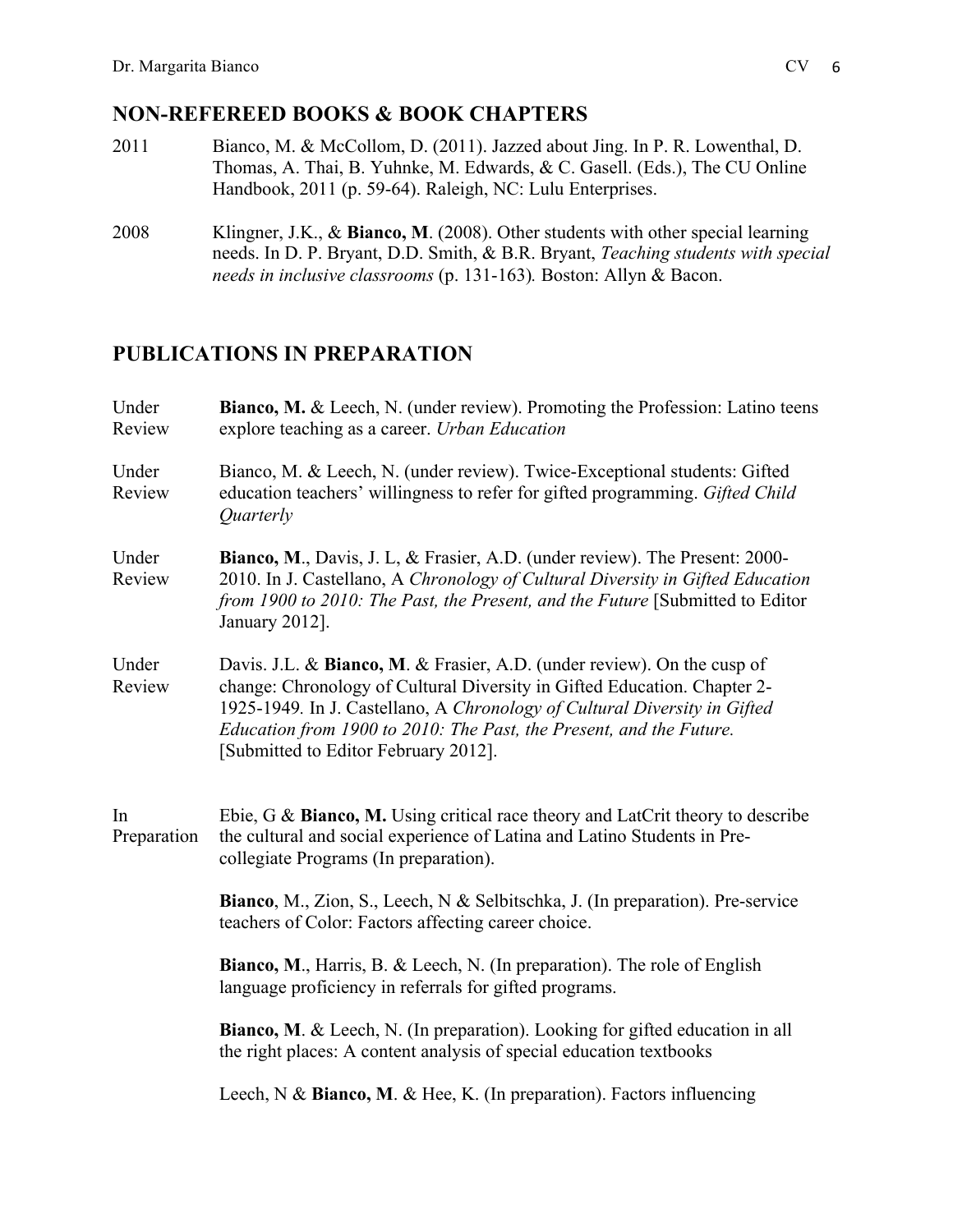teaching as a career choice: Results of the FIT-Choice scale with urban youth.

Hippolito-Delgado, C., **Bianco, M**. (In preparation). The Multigroup Ethnic Identify Measure (MEIM): The role of ethnic identity in urban youth exploring teaching as a career choice.

**Bianco, M**. & Crepeau-Hobson, F. (In preparation) Strength-based RtI for gifted English language learners: Moving away from deficit paradigms

Crepeau-Hobson, F. & **Bianco, M**. (In preparation) Strength-based RtI for gifted students with Asperger Syndrome: An alternative to deficit paradigms

**Bianco, M**., Mitchell, K, Tandon, M, & Leech, N. (In Preparation). Pathways2Teaching: A mixed-methods study exploring urban students' interest in becoming teachers.

**Bianco, M.** Teacher education as a career choice for Latino and African American youth.

**Bianco, M.** Urban high school students' perceptions of teachers, teaching, schools, and the achievement gap.

**Bianco, M.** Urban high school students' reflections on their motivations to succeed.

**Bianco, M**. & Leech, N. (In preparation). Pathways to teaching for urban Youth: One program's attempt to diversity the teacher workforce.

# **REFEREED RESEARCH PRESENTATIONS**

- 2012 **Bianco, M**, Mitchell, K, Tandon, M, Conley, M, & McCoy, G. Pathways2Teaching for Diverse Urban Youth: The power of field based experiences. **National Network for Educational Renewal** (NNER), 2012, Denver, Colorado [Accepted 7/2012]
- 2012 **Bianco, M.** & Mitchell, K. Pathways2Teaching: Diversifying the Nation's Teaching Force. Special Session Breaking Barriers: The Quest for Excellence and Postsecondary Success Among School-Age Black and Latino Males. **American Education Research Association (**AERA), 2012, Vancouver, BC.
- 2012 **Bianco, M.,** Easley, N., & Leech, N. Ganas: A Qualitative Study Examining Mexican Heritage Students' Motivation to Succeed in Higher Education. American Education Research Association (AERA), 2012, Vancouver, BC.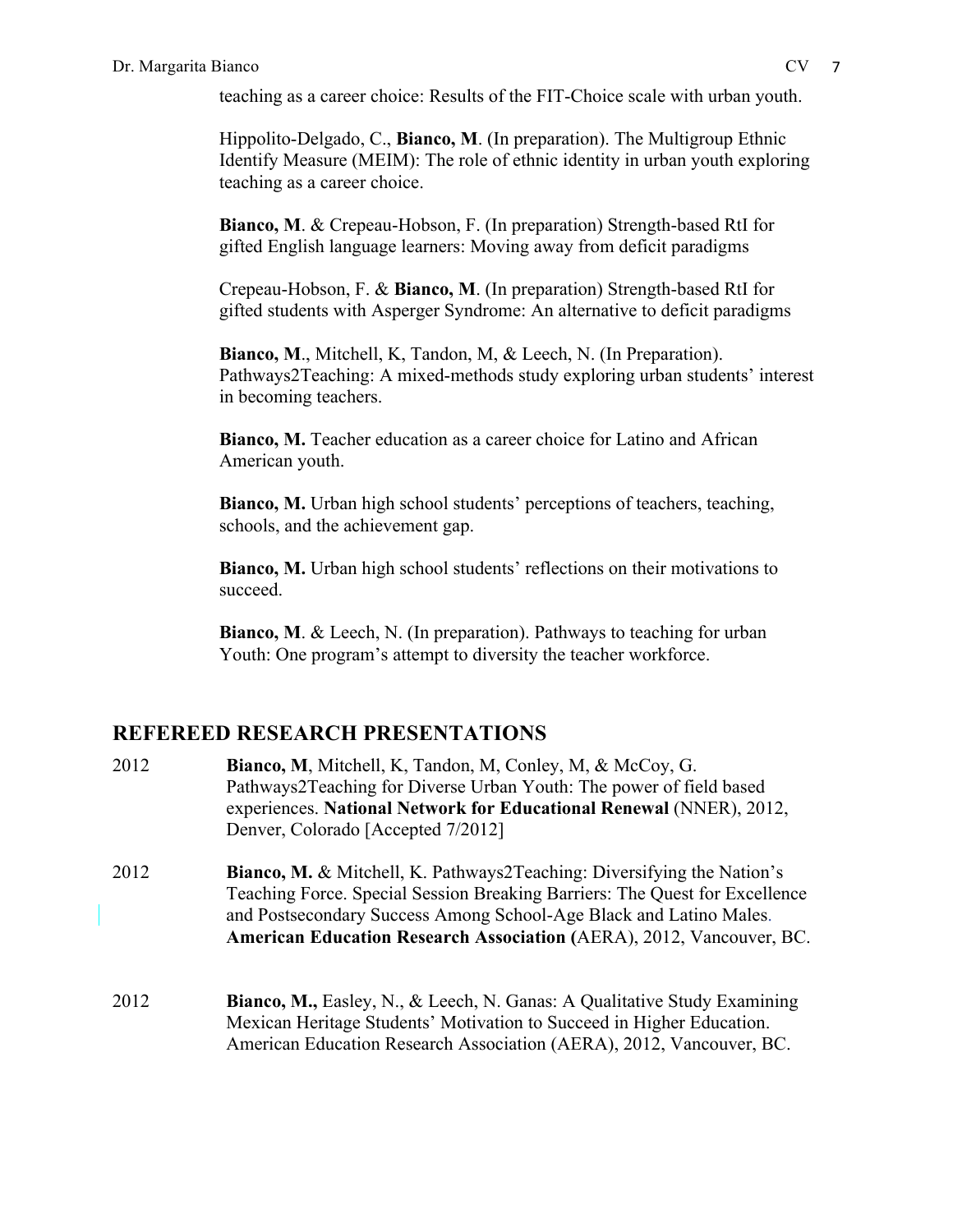| 2012 | Bianco, M. Preservice Teachers' Knowledge of Gifted Education and<br>Diversity Among Their Gifted and Talented Students. Council for Exceptional<br>Children (CEC), 2012, Denver, CO.                                                                                                                                                               |
|------|-----------------------------------------------------------------------------------------------------------------------------------------------------------------------------------------------------------------------------------------------------------------------------------------------------------------------------------------------------|
| 2012 | <b>Bianco, M., Davis, J., &amp; Williams, A. The Power of Our Presence: The Need</b><br>to Recruit Culturally Competent G/T Teachers of Color. National Association<br>of Gifted Children (NAGC), 2012, Denver, CO.                                                                                                                                 |
| 2012 | Davis, J., Bianco, M, & Sims-Fears, N. Hear our Stories! Our children are<br>gifted, too!! National Association of Gifted Children (NAGC), 2012, Denver,<br>CO                                                                                                                                                                                      |
| 2012 | Bianco, M., Harris, B., Garrison-Wade, D., & Leech, N. Gifted Girls: Gender<br>Bias in Gifted Referrals. American Education Research Association (AERA),<br>2010, Denver, CO.                                                                                                                                                                       |
| 2010 | Ebie, G & Bianco, M. Using Critical Race Theory and Latina/Latino Critical<br>Theory to Describe the Cultural and Social Experience of Latina and Latino<br>Students in Pre-collegiate Programs. American Education Research<br>Association (AERA), 2010, Denver, CO.                                                                               |
| 2010 | Castellano, J., Ford, D., Davis, J., Gallagher, R., Cash, R., Bianco, M. Expert<br>Perspectives Series. Critical Conversations About Gifted Education in<br>America: From the Voices of African-American, Hispanic, Asian, Gay, and<br>Native-American Leaders in the Field. National Association for Gifted<br>Children (NAGC), 2010, Atlanta, GA. |
| 2010 | <b>Bianco, M. &amp; Dray, B. Strategies for Including G/T Topics in Teacher</b><br>Preparation: How and Why. Council for Exceptional Children (CEC), 2010,<br>Nashville, Tennessee.                                                                                                                                                                 |
| 2010 | Bianco, M. Pathways to Teaching for Diverse Urban Students, Teachers of<br>Color and Allies Summit. November 2010, Boulder, CO.                                                                                                                                                                                                                     |
| 2010 | Bianco, M. & Harris, B. Gifted students with Asperger Syndrome: Planning<br>for Success. Courage to Risk. January 2010, Colorado Springs, CO.                                                                                                                                                                                                       |
| 2010 | Bianco, M. Gifted girls: Gender bias in gifted referrals. Council for<br>Exceptional Children (CEC), 2010, Nashville, Tennessee.                                                                                                                                                                                                                    |
| 2009 | Bianco, M. & Harris, B. Examining teacher bias: GateKeepers with a key.<br>Colorado Association for Gifted and Talented, October 2009, Denver, CO.                                                                                                                                                                                                  |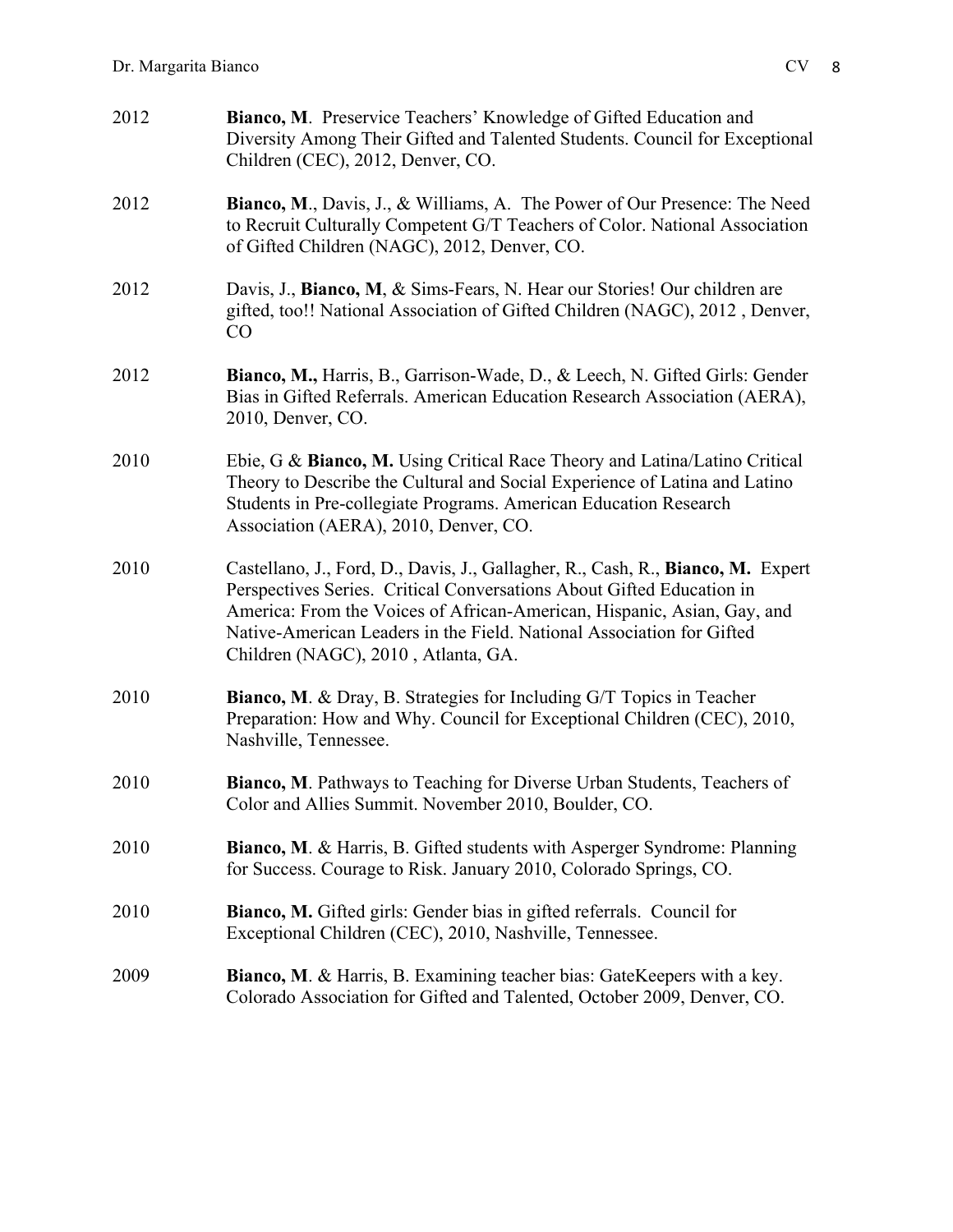### Dr. Margarita Bianco CV 9

| 2009 | Harris, B. & Bianco, M. Gifted ELL: Improving referral, assessment and<br>programming. Colorado Association for Gifted and Talented, October 2009,<br>Denver, CO.                                                                                                               |
|------|---------------------------------------------------------------------------------------------------------------------------------------------------------------------------------------------------------------------------------------------------------------------------------|
| 2009 | Bianco, M. & Garrison-Wade, Strategies for Including Gifted Education<br>Topics in Special and General Education Teacher Preparation Programs.<br>Presented at the Teacher Education Division (TED), November 2009,<br>Charlotte, North Carolina.                               |
| 2009 | Dray, B. & Bianco, M. "At-risk" to "At Promise": Shifting the deficit model<br>for preparing special education teachers in a merged linguistically diverse<br>graduate program. Presented at the Teacher Education Division (TED),<br>November 2009, Charlotte, North Carolina. |
| 2009 | Harris, B. & Bianco, M. Gifted English language learners: What do we know?<br>What do we need to know? Presented at the National Association of Gifted<br>Children (NAGC), November 2009, St. Louis, Missouri.                                                                  |
| 2009 | Bianco, M., & Leech, N. Twice-Exceptional Learners: Effects of Teacher<br>Preparation and Disability Labels on Gifted Referrals. Paper presented at the<br>annual meeting of the American Educational Research Association (AERA),<br>April 2009, San Diego, CA.                |
| 2009 | Bianco, M., & Federocko, J., Gifted Students with Asperger Syndrome:<br>Strength-Based Strategies for Success. Presented at the Affective Needs<br>Conference, January 2009, Denver, Colorado.                                                                                  |
| 2008 | Bianco, M., Gifted students with emotional and behavioral disorders:<br>Strength-based planning for a range of abilities. Presented at the Affective<br>Needs Conference, January 2008, Denver, Colorado.                                                                       |
| 2007 | Bianco, M., Gifted students with Asperger Syndrome. Presented at the<br>Colorado Association for Gifted and Talented 31st Annual Conference,<br>October 2007, Denver, Colorado.                                                                                                 |
| 2007 | <b>Bianco, M., Sobel, D., Brewer, R. &amp; Rude, H. From Face-to-Face to</b><br>Cyberspace: Online Instruction. Presented at the Colorado Consortium of<br>Special Education Teacher Educators (CCSETE), September 2007,<br>Breckenridge, Colorado.                             |
| 2006 | Bianco, M., Garrison-Wade, D., Anderson, S., & Wilson, C. Addressing<br>teacher dispositions with pre-service teachers: Strategies for teacher education<br>programs. Presented at the Teacher Education Division (TED) Conference,<br>November 2006, San Diego, California.    |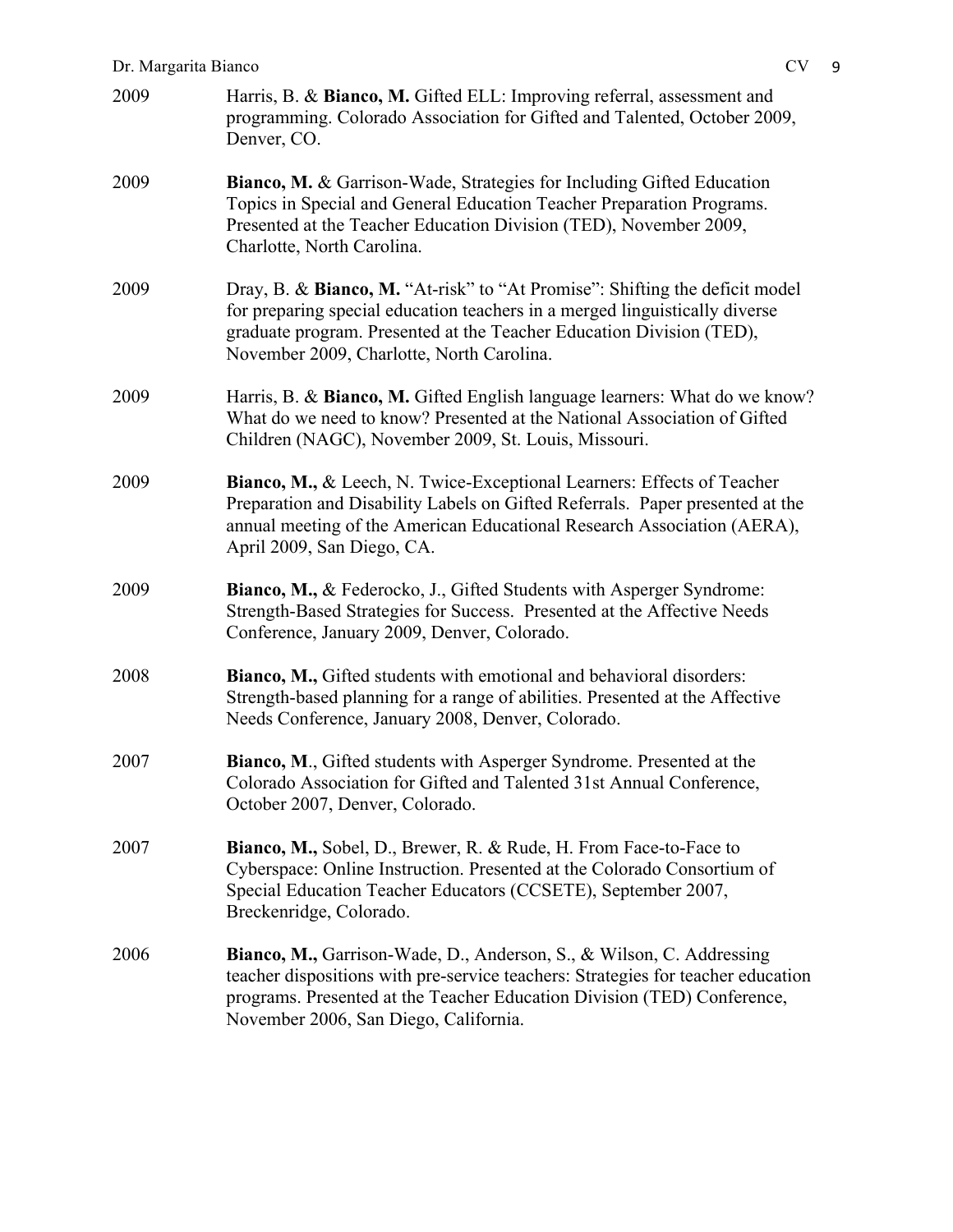| 2006 | Bianco, M. The Effects of Disability Labels on Teachers' Referrals for Gifted<br>Programs. Presented at the National Association for Gifted and Talented<br>Annual Conference (NAGC), November 2006, Charlotte, North Carolina.                                            |
|------|----------------------------------------------------------------------------------------------------------------------------------------------------------------------------------------------------------------------------------------------------------------------------|
| 2006 | Klingner, J.K., Bianco, M., and Orosco, M. Cultural Considerations and<br>Challenges in Response-to-Intervention (RTI). Presented at the National<br>Center for Culturally Responsive Educational Systems, 2006, Denver, CO.                                               |
| 2005 | Bianco, M. & Trail, B. - Gifted Students with Emotional Behavioral<br>disorders. Presented at the Colorado Association for Gifted & Talented Annual<br>Conference, 2005, Denver, CO.                                                                                       |
| 2005 | Medina, J., Trail, B., & Bianco, M. – Overview and Intent of Statewide<br>Twice-Exceptional Project. Presented at the Colorado Association for Gifted &<br>Talented Annual Conference, 2005, Denver, CO.                                                                   |
| 2004 | Richards, S., Taylor, R.L., Carothers, D.E. & Bianco, M. School Personnel<br>Attitudes Toward CEC Points for Improving Special Educator Teaching<br>Conditions. Presented at the Council for Exceptional Children (CEC)<br>Conference, April 2004, New Orleans, Louisiana. |
| 2003 | Bianco-Cornish, M., & Carothers, D.E., Taylor, R.L. Using Case Law and<br>Case Studies to Train Teachers Regarding Liability Issues. Presented at the<br>Teacher Education Division (TED) Conference, November 2003, Biloxi,<br>Mississippi.                               |
| 2003 | <b>Bianco-Cornish, M., &amp; Warde, B. Planning for Success: A Study System for</b><br>Comprehensive Exams. Presented at the Council for Exceptional Children<br>(CEC) Conference, April 2003, Seattle, Washington.                                                        |
| 2002 | Carothers, D.E., Taylor, R.L., & Bianco-Cornish, M. Portfolios in Teacher<br>Preparation Programs. Presented at the Teacher Education Division (TED)<br>Conference, November 2002, Savannah, Georgia,                                                                      |
| 2002 | Bianco-Cornish, M. & Carothers, D. E. Teacher Liability: Issues for the<br>Special Education Teacher to Consider. Presented at the Council for Learning<br>Disabilities (CLD) Conference, October 2002, Denver, Colorado.                                                  |
| 2001 | Bianco-Cornish, M., & Provost, M. Gifted Students with Learning<br>Disabilities: Undetected and Underserved. Presented at the Topical Conference<br>of the Council for Educational Diagnostic Services (CEDS), 2001, New<br>Orleans, Louisiana.                            |
| 1984 | <b>Bianco, M. &amp; Travis, D. Curriculum and Classroom Activities for English</b><br>Second Language Learners. Presented at the Conference of the European<br>Council for International Schools (ECIS), 1984, Milan, Italy.                                               |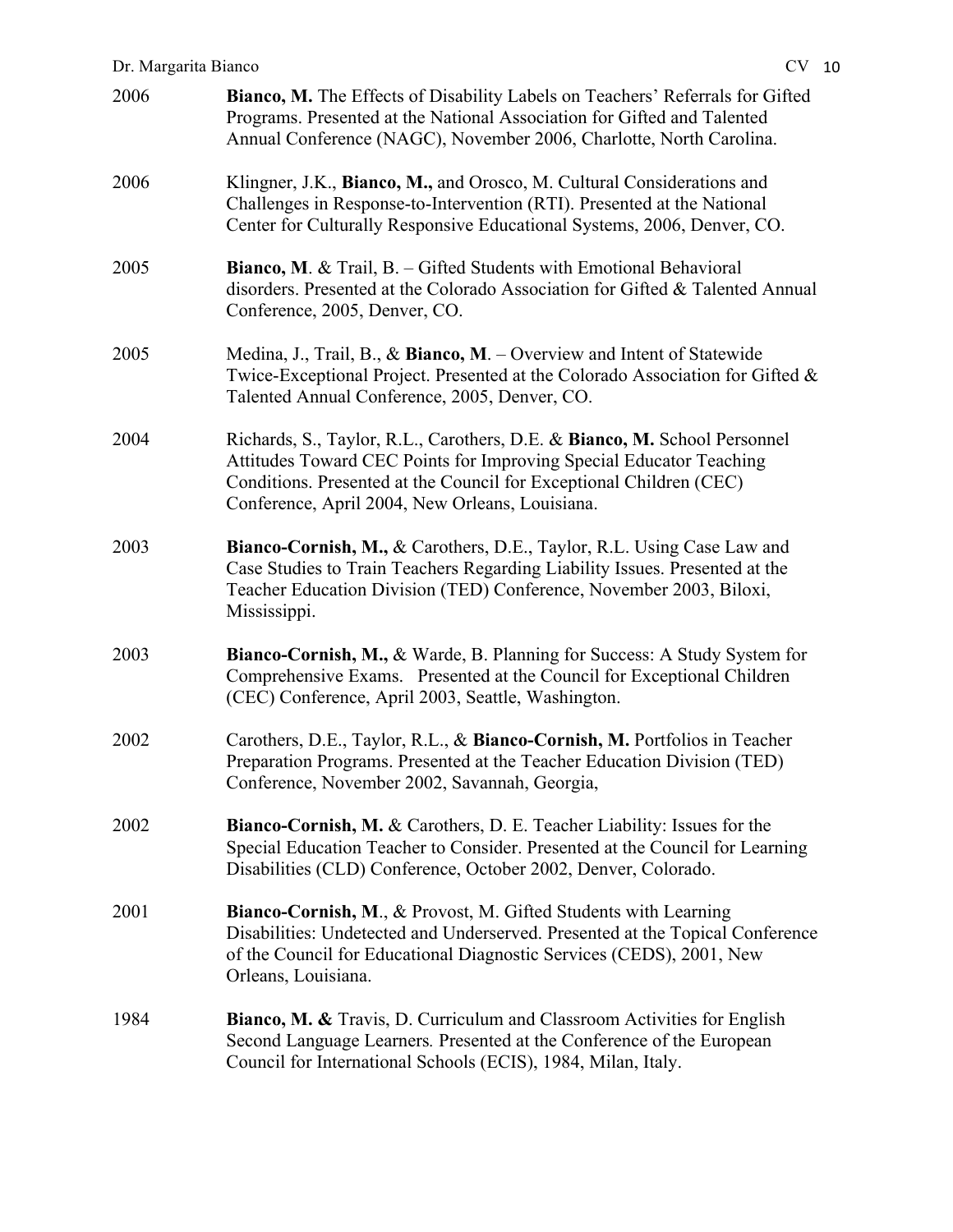### **INVITED PRESENTATIONS**

- 2006 **Bianco, M.** Planning Literacy Instruction for English Language Learners with Learning Disabilities: Validated Instructional Practices*.* Presented at the Council for Learning Disabilities Annual Conference, October 2006, Mclean, Virginia.
- 2006 Watson M. R., **Bianco, M**, Rinaldi, C., Samson, and J., Navarrete, J. What Teachers Need to Know about the Education of Culturally and Linguistically Diverse Learners with and without Learning Disabilities. Presented at the Council for Learning Disabilities Annual Conference, October 2006, Mclean, Virginia.

## **NON-REFEREED PRESENTATIONS**

| 2012 | Invited Keynote- Celebrating Our Youth, Hispanic Scholarship Fund<br>Denver, Colorado<br>July 15, 2012                                                                                     |
|------|--------------------------------------------------------------------------------------------------------------------------------------------------------------------------------------------|
| 2011 | Celebrating Our Youth, Hispanic Scholarship Fund. Invited closing address for<br>the Hispanic Scholarship Fund. Denver, Colorado<br>May, 2011                                              |
| 2008 | "You are not college material" – and other things they told me in school<br>Northglenn HS motivational speech for Latina/o high school students at risk of<br>dropping out of high school. |
| 2007 | Twice exceptional learners and other under-represented populations in gifted<br>programs. Auraria Campus Student Council for Exceptional Children.                                         |
| 2006 | Special education law: What general education teachers need to know.<br>Colorado State University.                                                                                         |
| 2006 | Twice-exceptional learners: Characteristics and program planning. Colorado<br>State University.                                                                                            |
| 2003 | Gifted students with Learning Disabilities. The Logan School for Creative<br>Learning. Denver, Colorado, 2003.                                                                             |
| 2002 | Multiple Intelligences in the Classroom- Interdisciplinary Thematic Unit<br>Instruction. Egret Lake Elementary School, Palm Beach County Public Schools<br>- West Palm Beach, Florida.     |
| 2002 | Interdisciplinary Thematic Unit Instruction Using Multiple Intelligences Theory<br>Temple Kol-Ami Day School, Plantation, Florida.                                                         |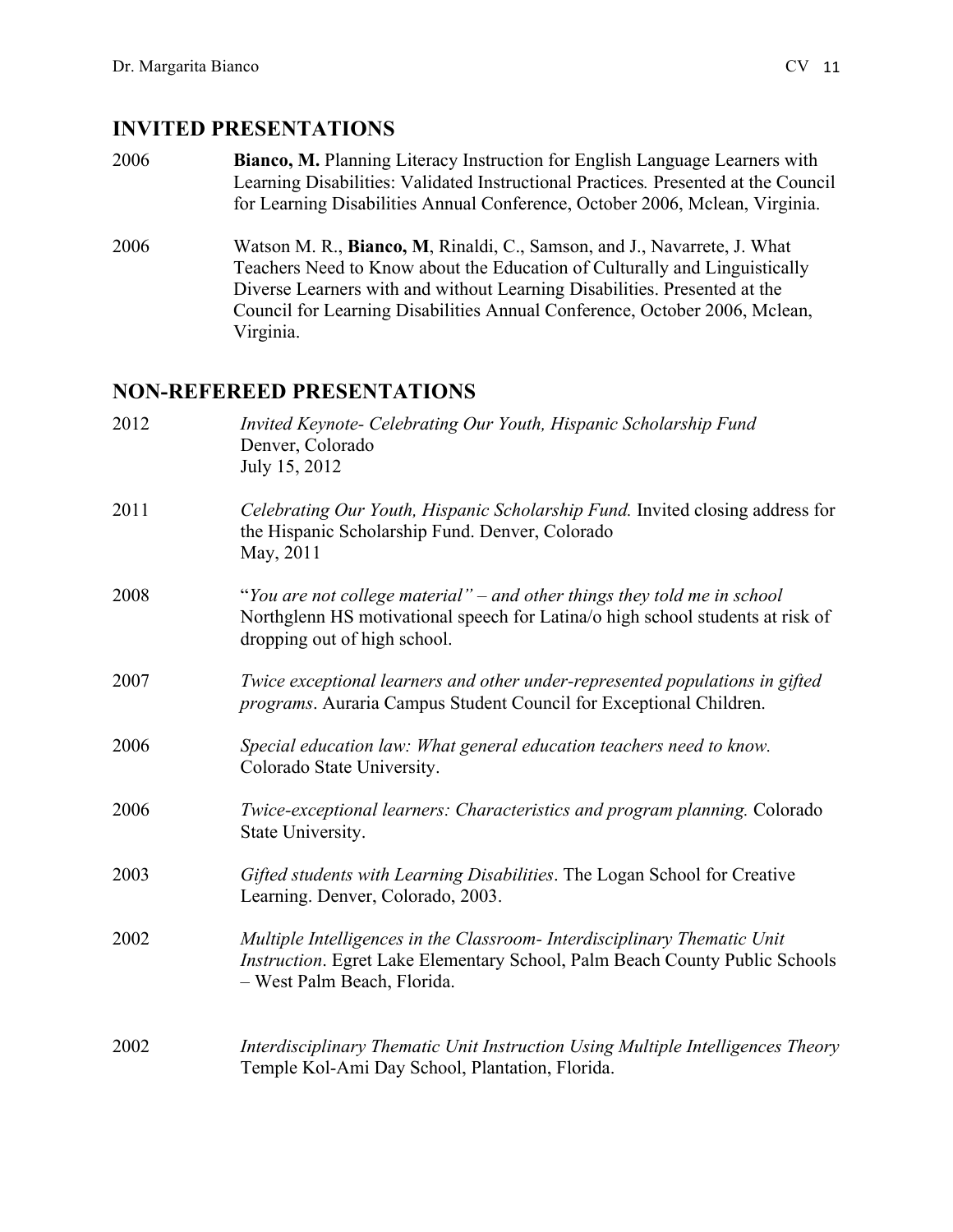# **NON-REFEREED PRESENTATIONS AT MEETINGS**

- 2012 *Pathways2Teaching for Diverse Urban Youth: Creating a Comprehensive Mentorship Program.* Presentation for the Foundation for Educational Excellence.
- 2011 *Pathways2Teaching for Diverse Urban Youth.* Presentation for Denver Public Schools, Denver Scholarship Foundation, and School of Education and Human Development.
- 2011 *Pathways2Teaching for Diverse Urban Youth.* Presentation for Aurora Public Schools.
- 2011 *Pathways2Teaching for Diverse Urban Youth: A Mixed Methods Study*. Presentation for School of Education and Human Development faculty – Research Colloquia

# **SEMINARS AND WORKSHOPS PRESENTED**

| 2012 | <i>Pathways2Teaching for Diverse Urban Youth.</i> Invited workshop<br>National Association for Multicultural Education's (NAME) 2012 Summer<br>Institute – Addressing the Demographic Imperative: Recruiting and Preparing<br>a Diverse and Highly Effective Teaching Force, Northern Illinois University,<br>DeKalb, IL. |
|------|---------------------------------------------------------------------------------------------------------------------------------------------------------------------------------------------------------------------------------------------------------------------------------------------------------------------------|
| 2010 | Twice-Exceptional Learners: Strategies for Success. Invited workshop for<br><b>Boulder Valley School District</b>                                                                                                                                                                                                         |
| 2003 | <i>Beginning Special Education Teacher Workshop Series. Great City Teacher</i><br>Project, Broward County Public Schools, Florida.                                                                                                                                                                                        |
| 2002 | Multiple Intelligences and Your Child, Parent workshop, Temple Kol-Ami<br>Day School, Plantation, Florida.                                                                                                                                                                                                                |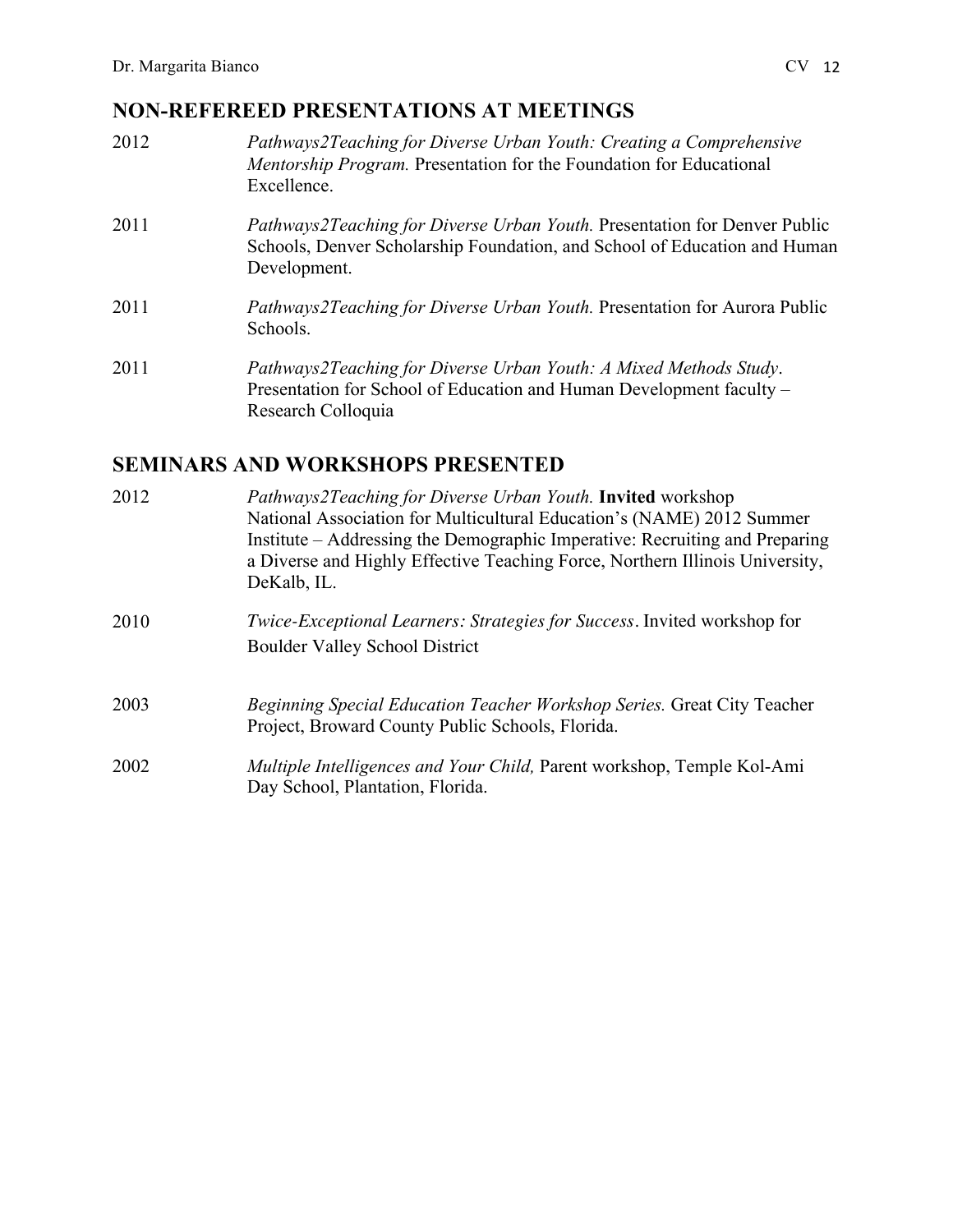### Dr. Margarita Bianco CV 13 **COURSES TAUGHT**

| Course                                                                                    | <b>Level</b>   | Department                                                                         |
|-------------------------------------------------------------------------------------------|----------------|------------------------------------------------------------------------------------|
| <b>University of Colorado Denver</b><br>Collaboration in Schools and Communities [online] | Graduate       | <b>Special Education</b>                                                           |
| First Year Seminar: Introduction to Urban<br>Education                                    | Undergraduate  | Undergraduate<br>Experience/ Urban<br><b>Community Teacher</b><br>Education (UCTE) |
| Introduction to Urban Education:<br>Pathways2Teaching                                     | Pre-collegiate | <b>UCTE</b>                                                                        |
| Psychology of Gifted, Talented and Creative<br>Children                                   | Graduate       | <b>Educational Psychology</b>                                                      |
| Special Education Internship                                                              | Graduate       | <b>Special Education</b>                                                           |
| Teaching for the Success of All Children /<br>Adolescents                                 | Graduate       | Special Education /<br><b>UCTE</b>                                                 |
| Transition and Secondary Methods in Special<br>Education                                  | Graduate       | <b>Special Education</b>                                                           |
| Transition and Secondary Methods in Special<br>Education [online]                         | Graduate       | <b>Special Education</b>                                                           |
| Transition/Secondary Issues in Special Education<br>(2 credits)                           | Graduate       | <b>Special Education</b>                                                           |
| Transition/Secondary Issues in Special Education<br>[online]                              | Graduate       | Special Education                                                                  |
| <b>Colorado State University</b>                                                          |                |                                                                                    |
| <b>Critical Issues for Special Populations</b>                                            | Doctoral       | <b>Special Education</b>                                                           |
| Critical Issues for Special Populations (hybrid –<br>Atlanta Cohort)                      | Doctoral       | <b>Special Education</b>                                                           |
| <b>Student Teaching Seminar: Professional</b><br>Relationships                            | Graduate       | <b>Special Education</b>                                                           |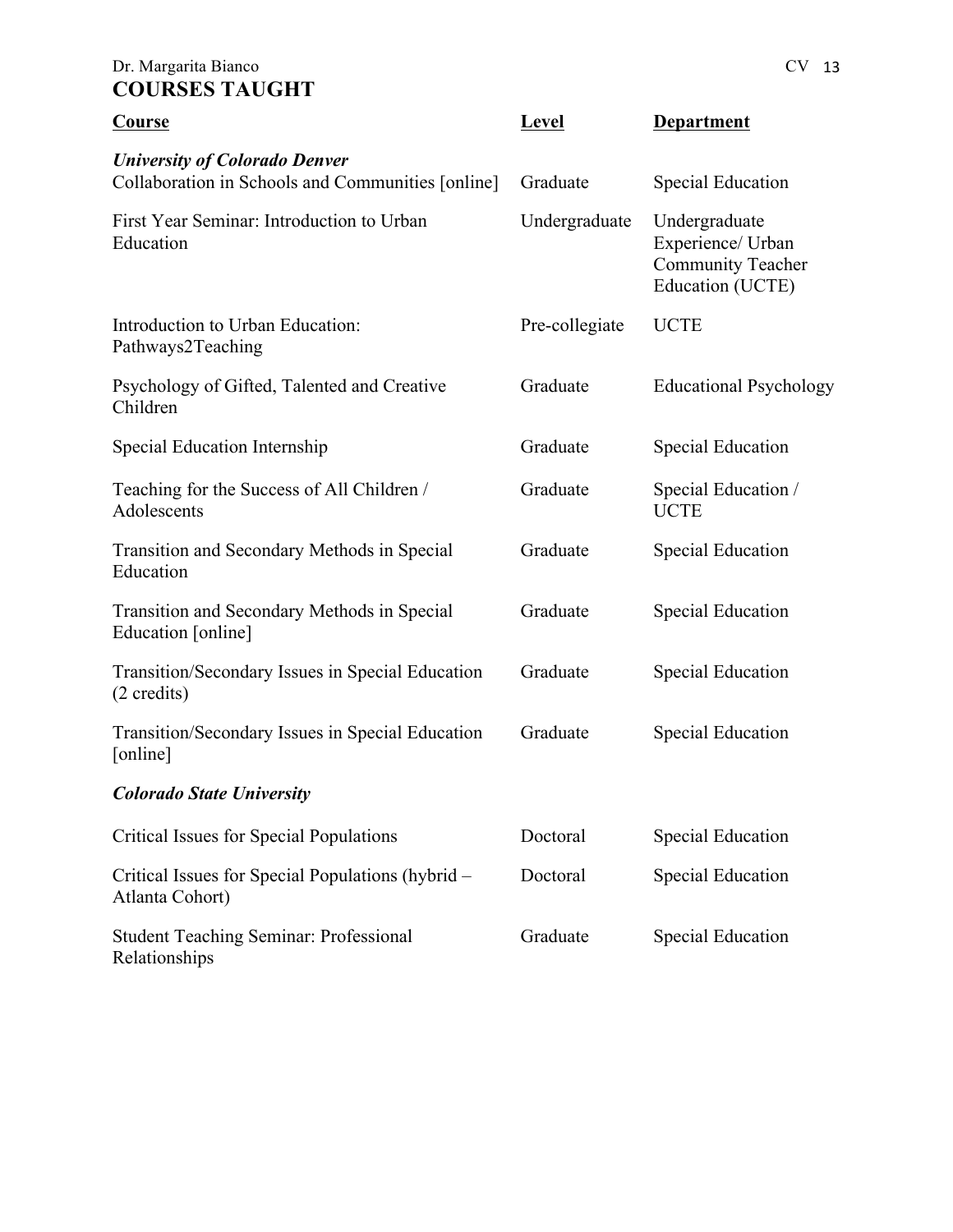| <b>University of Colorado Boulder</b>                                         | Graduate      | <b>Special Education</b>                                             |  |
|-------------------------------------------------------------------------------|---------------|----------------------------------------------------------------------|--|
| Curriculum and Methods for the Moderately<br>Handicapped                      |               |                                                                      |  |
| Curriculum and Multicultural Education                                        | Graduate      | <b>Educational Equity and</b><br><b>Cultural Diversity</b><br>(EECD) |  |
| Graduate Seminar- Multicultural, Bilingual and<br><b>ESL Education</b>        | Graduate      | <b>Educational Equity and</b><br><b>Cultural Diversity</b><br>(EECD) |  |
| Methods of Teaching English as a Second<br>Language                           | Graduate      | <b>Educational Equity and</b><br><b>Cultural Diversity</b><br>(EECD) |  |
| Practicum in Multicultural, Bilingual and ESL and<br>Education                | Graduate      | <b>Educational Equity and</b><br><b>Cultural Diversity</b><br>(EECD) |  |
| <b>Florida Atlantic University</b>                                            |               |                                                                      |  |
| Educational Programming for Individuals Served in<br>Varying Exceptionalities | Graduate      | <b>Exceptional Student</b><br>Education                              |  |
| Inclusive Education for the General Educator                                  | Undergraduate | <b>Exceptional Student</b><br>Education                              |  |
| Introduction to Exceptionalities                                              | Undergraduate | <b>Exceptional Student</b><br>Education                              |  |
| The Exceptional Individual                                                    | Undergraduate | <b>Exceptional Student</b><br>Education                              |  |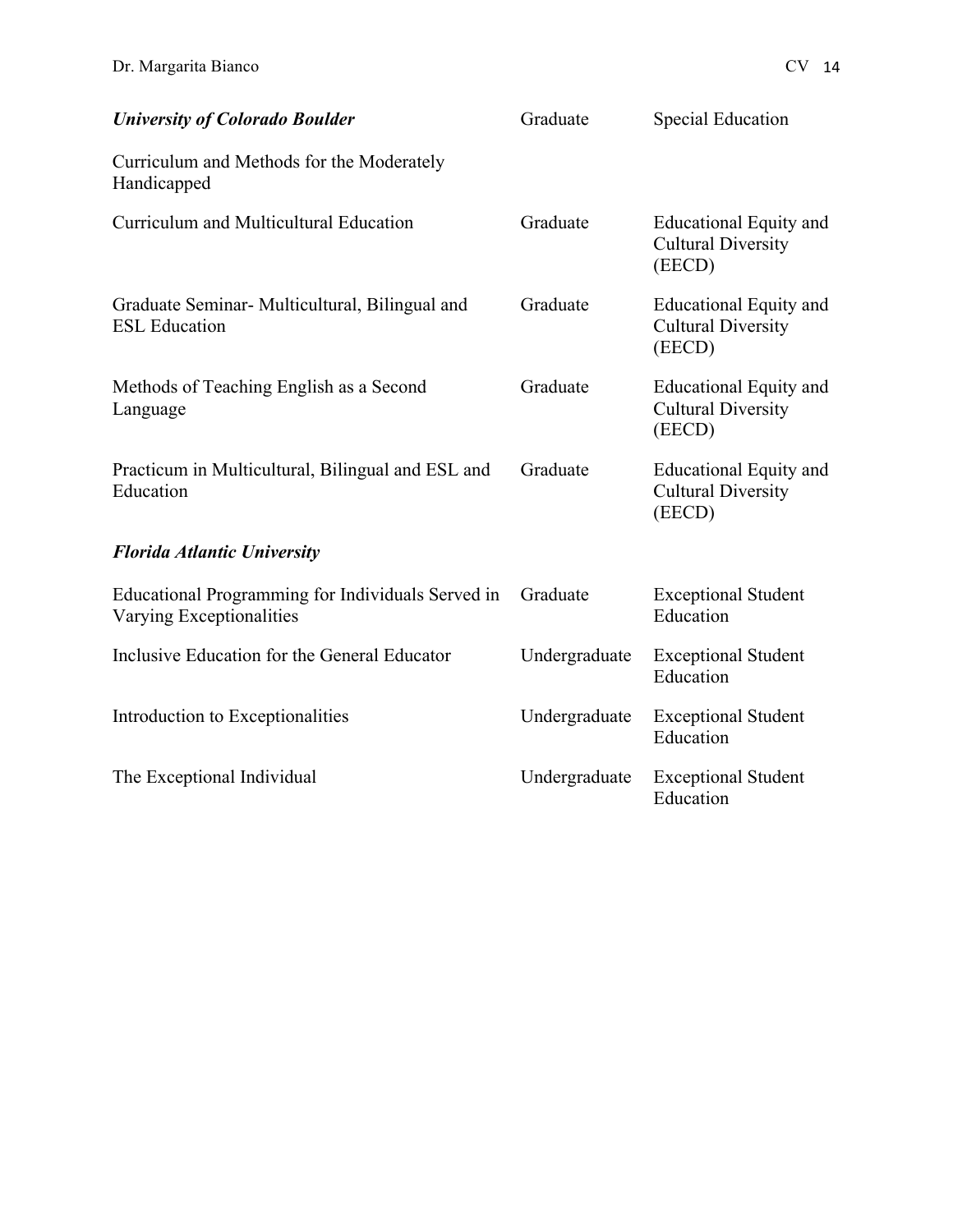# **SERVICE**

### **School of Education and Human Development, University of Colorado Denver**

2012- Present SEHD Dean's Leadership Team

- 2012- Present Member, Search Committee for Associate / Full Professor, Urban Community Teacher Education (UCTE)
- 2010-2011 Member, Search Committee for Dean, School of Education and Human Development
- 2010- Present **Program Coordinator**, Pathways2Teaching
- 2009- 2010 Co-Chair, Urban Community Teacher Education faculty search committee (two searches)
- 2009 Member, ALPS faculty search committee
- 2008- 2009 Member ASEED Workgroup
- 2007- 2008 Member, Special Education Faculty Search Committee
- 2007-Present Member, School of Education and Human Development Diversity Committee
- 2006-2012 **Program Coordinator**, Autism Certificate Program
- 2006-2007 Member, School Psychology Faculty Search Committee

# **Colorado State University**

2005-2006 Co-Chair, Equity and Diversity Committee

# **Florida Atlantic University**

- 1999-2003 Member**,** Florida Atlantic University, College of Education Student Advisory Council
- 1999-2003 Chair**,** Selection of Distinguished Teacher of the Year Award, Florida Atlantic University
- 2002-2003 Student Representative, Student Grievance Committee, Florida Atlantic University
- 2000-2001 President, Student Advisory Council, Florida Atlantic University, College of Education
- 1999-2000 Vice President, Student Advisory Council, Florida Atlantic University, College of Education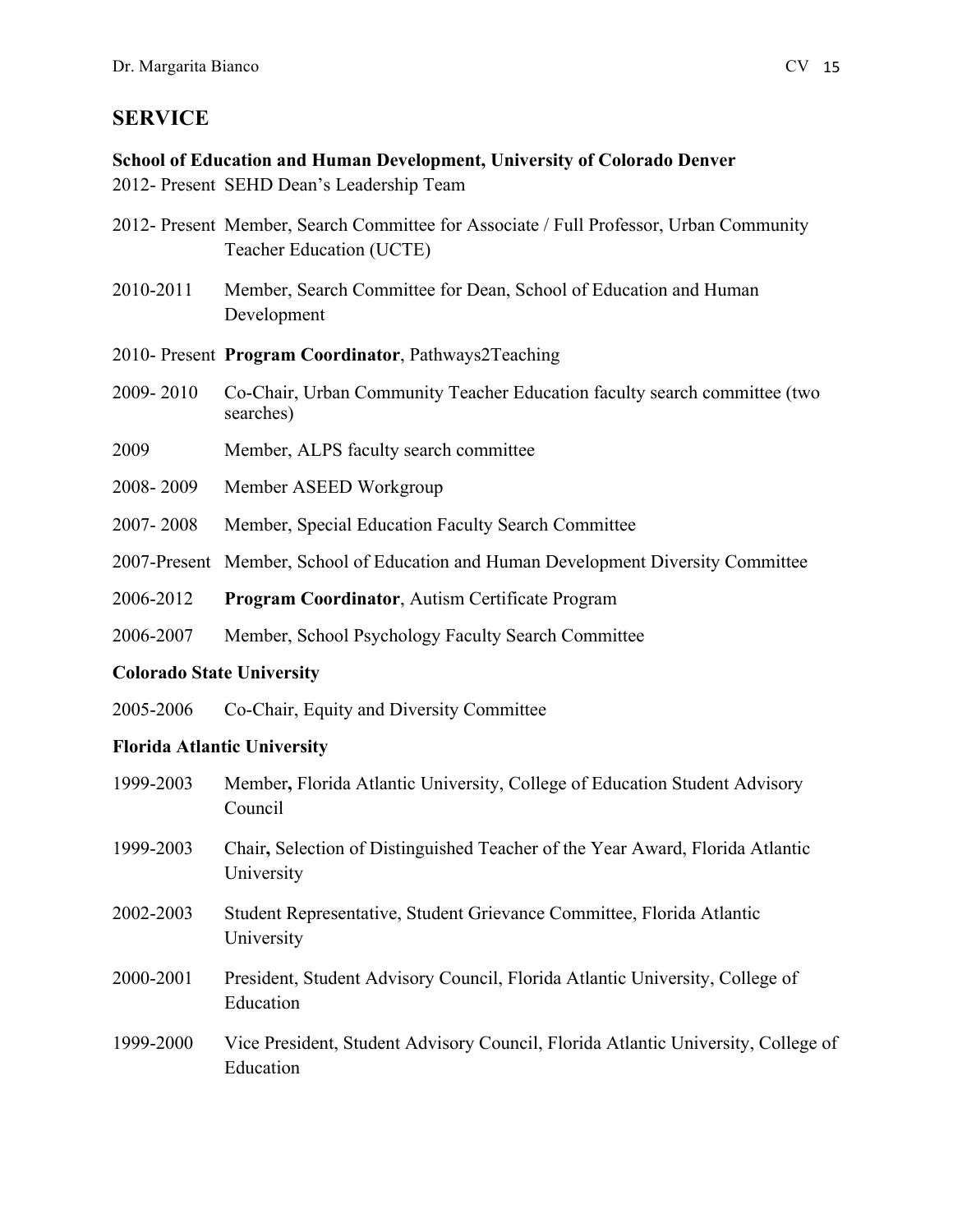|                 | 2012-Present Faculty Advisor for Hispanic Scholarship Fund, University of Colorado<br>Denver Chapter                  |
|-----------------|-----------------------------------------------------------------------------------------------------------------------|
|                 | 2009-Present Co-Chair, Teachers of Color and Allies Summit, University of Colorado                                    |
| 2009            | Graduation Marshal (Spring, 2009) for the School of Education and Human<br>Development                                |
| <b>National</b> | <b>Community at the National, State, and Local Levels</b>                                                             |
|                 | 2012- Present Columbia University Family Cabinet Committee                                                            |
|                 | 2011-Present Co-Chair, Equity and Diversity Committee of the National Association of Gifted<br>Children (NAGC).       |
| 2010            | Doctoral Mentor, AERA Research on Gifted SIG                                                                          |
| 2010-2012       | Co-Editor, Special Populations Newsletter, National Association for Gifted<br>Children (NAGC)                         |
|                 | 2008-Present Member, Equity and Diversity Committee of the National Association of Gifted<br>Children (NAGC).         |
|                 | 2008 - 2010 Membership Chair, Diversity Caucus, Teacher Education Division of the Council<br>for Exceptional Children |
| 2006-2008       | <b>Member, Council for Learning Disabilities, Cultural Diversity Committee</b>                                        |
| <b>State</b>    |                                                                                                                       |
|                 | 2010- Present Board Member and Conference Planning Co-Chair, Teachers of Color and<br><b>Allies Summit</b>            |
|                 | 2010-Present Gifted Education Diversity Task Force, Denver Public Schools.                                            |
|                 | 2009-Present Member, Superintendent's Advisory Council for Institutional Equity / Adams 50<br>School District.        |
| 2009            | <b>Past President, Colorado Division of Teacher Education, Council for</b><br><b>Exceptional Children</b>             |

2007-2008 **President,** Colorado Division of Teacher Education, Council for Exceptional Children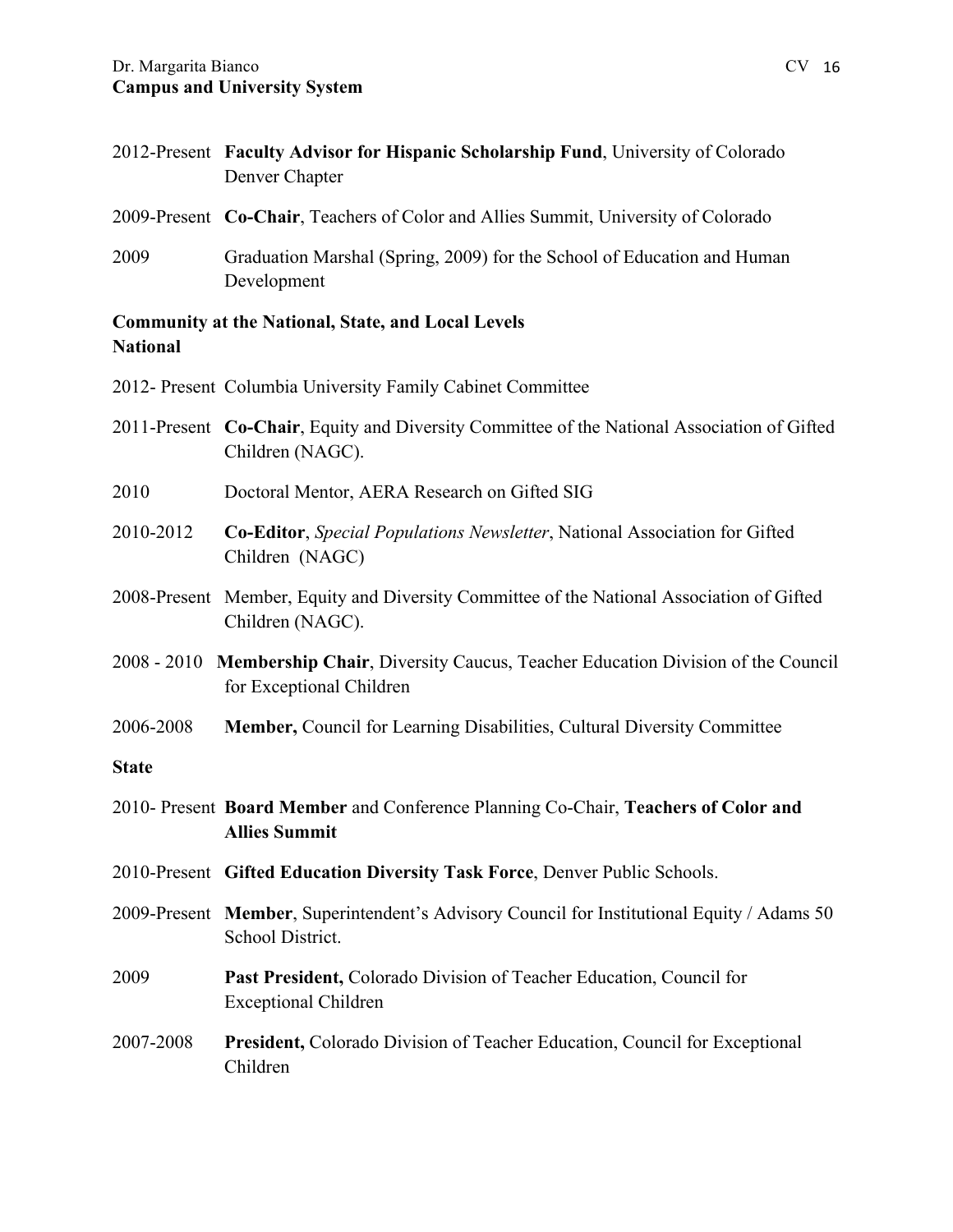| CV 17<br>Dr. Margarita Bianco |                                                                                                            |
|-------------------------------|------------------------------------------------------------------------------------------------------------|
| 2006                          | <b>President Elect, Colorado Division of Teacher Education, Council for</b><br><b>Exceptional Children</b> |
| 2007-2009                     | <b>Member, Courage to Risk Conference Planning Committee</b>                                               |
| 2007-2009                     | <b>Member, Board, Colorado Council for Exceptional Children</b>                                            |
| 2006-2009                     | <b>Member,</b> The Significant Needs Task Force Committee, Colorado Department of<br>Education             |
| 2006-present                  | <b>Member, Strategic Planning Committee, Logan School for Creative Learning,</b><br>Denver, CO             |
| 2006                          | <b>Member, Response to Intervention Task Force, Colorado Department of</b><br>Education                    |
| 2005-2007                     | <b>Member, Twice Exceptional Task Force, Colorado Department of Education</b>                              |
| 2005-2010                     | <b>Member, Colorado Consortium of Special Education Teacher Educators</b>                                  |
| 2000-2001                     | <b>Private School Liaison, Florida Association for the Gifted (FLAG)</b>                                   |

# **RECOGNITIONS, HONORS AND AWARDS**

| 4/2012  | Excellence in Teaching Award, Campus-Wide Award (Tenure Track)<br>University of Colorado Denver                |
|---------|----------------------------------------------------------------------------------------------------------------|
| 2/2012  | Excellence in Teaching, The School of Education and Human Development                                          |
| 5/2012  | Community Service Award in recognition for service to Montbello students and<br>community                      |
| 4/2011  | President's Diversity Award<br>The University of Colorado                                                      |
| 3/2011  | Rosa Parks Diversity Award<br>Faculty Recipient – University of Colorado Denver                                |
| 10/2004 | Outstanding Researcher of the Year<br>International Council for Learning Disabilities (CLD)                    |
| 5/2000  | <b>Outstanding Graduate Student</b><br>Department of Exceptional Student Education Florida Atlantic University |

# **PROFESSIONAL ORGANIZATIONS**

- American Education Research Association (AERA)
- Colorado Association for the Gifted and Talented (CAGT)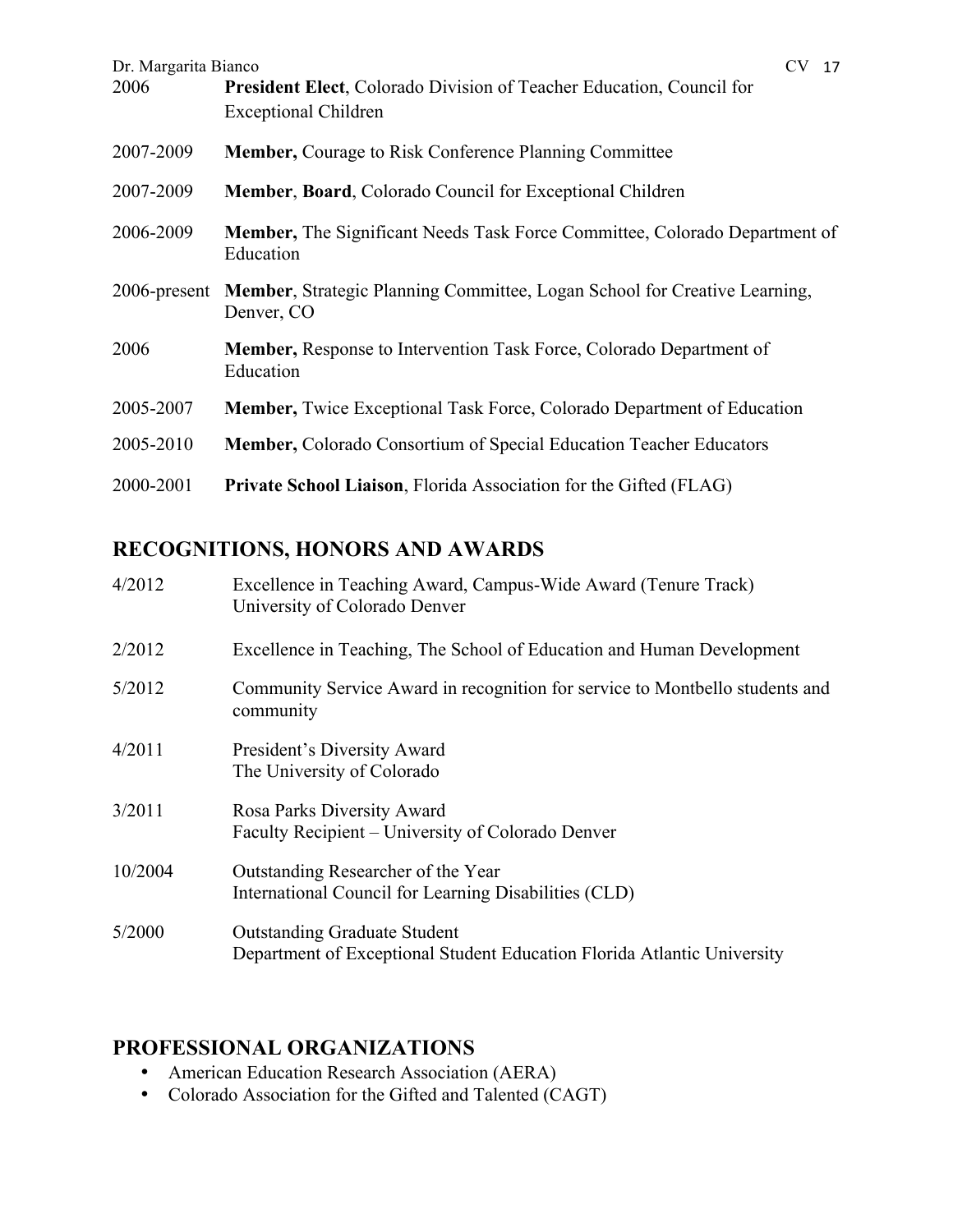#### Dr. Margarita Bianco CV 18

- Colorado Teacher Education Division
- Colorado Council for Exceptional Children (CCEC)
- Council for Exceptional Children (CEC)
- Council for Learning Disabilities
- National Association of Gifted Children (NAGC)
- World Council for Gifted and Talented Children

# **FUNDED GRANTS**

| 2012 | <b>Faculty Development Grant</b><br>Pathways2Teaching for Diverse Urban Youth: Filling a void in the research<br><b>REC: \$2000</b>                                                                                  |
|------|----------------------------------------------------------------------------------------------------------------------------------------------------------------------------------------------------------------------|
| 2012 | The Foundation for Educational Excellence<br>Pathways2Teaching for Diverse Urban Youth<br><b>REC: \$6000</b>                                                                                                         |
| 2011 | The Rose Community Foundation<br>Pathways2Teaching for Diverse Urban Youth<br>REC: \$15,000                                                                                                                          |
| 2011 | <b>Research Assistantship Grants</b><br>Pathways2Teaching: A Teacher Pipeline Program for Diverse Youth<br>REC: \$ Fund amount                                                                                       |
| 2011 | Diversity & Excellence Grant / President's Initiative Fund for Diversity<br>University of Colorado. Opening Pathways to Teaching: A Collaborative<br>Pipeline Project for Diverse Future Teachers<br>REC: \$2,900.00 |
| 2010 | Denver Public Schools, Diversity Grant<br><b>Opening Pathways to Teaching</b><br>REC: \$5000.00                                                                                                                      |
| 2010 | Giving Circle/Faculty Development Grant<br>Promoting a Pilot Project: Opening Pathways to Teaching<br>REC: \$1000.00                                                                                                 |
| 2010 | YUMP (Young Upwardly Mobile Professors) grant<br>Research/Scholarly Activities, University of Colorado Denver<br>REC: \$500.00                                                                                       |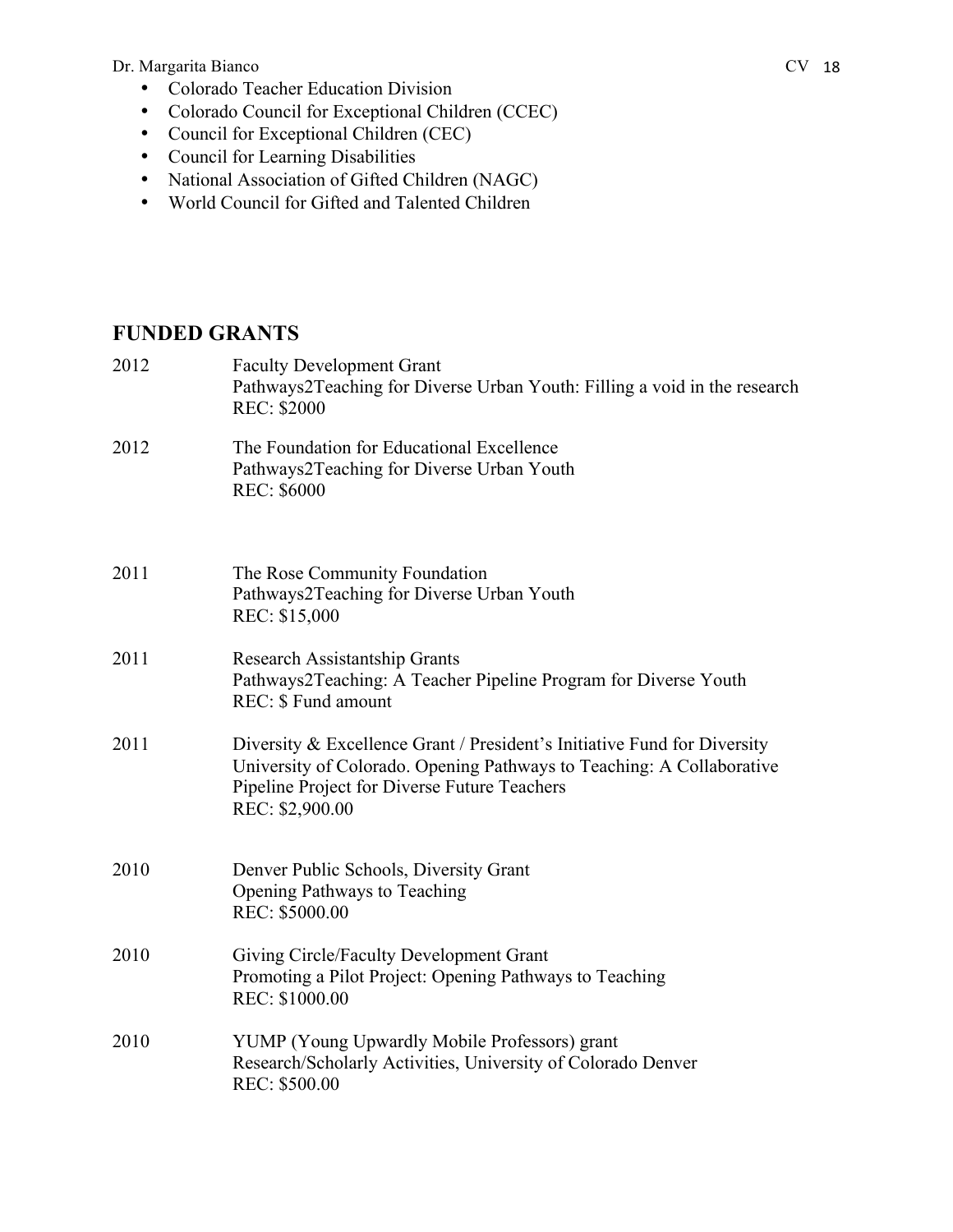| 2009 | Diversity & Excellence Grant / President's Initiative Fund for Diversity<br>University of Colorado. Opening Pathways to Teaching: A Collaborative<br>Pipeline Project for Diverse Future Teachers<br>REC: \$2,900.00 |
|------|----------------------------------------------------------------------------------------------------------------------------------------------------------------------------------------------------------------------|
| 2009 | <b>Faculty Development Grant</b><br>Pre-service Teachers of Color: Factors Influencing Career Choice<br>REC: \$1929.00                                                                                               |
| 2009 | YUMP (Young Upwardly Mobile Professors) grant<br>Research/Scholarly Activities, University of Colorado Denver<br>REC: \$500.00                                                                                       |
| 2008 | YUMP (Young Upwardly Mobile Professors) grant<br>Research/Scholarly Activities, University of Colorado Denver<br>REC: \$500.00                                                                                       |
| 2007 | Teachers of Students with Autism Spectrum Disorder Certificate<br><b>UCDHSC New Continuing and Professional Education</b><br>REC: \$12, 300.00                                                                       |
| 2007 | YUMP (Young Upwardly Mobile Professors) grant<br>Research/Scholarly Activities, University of Colorado Denver,<br>REC: \$500.00                                                                                      |
| 2006 | Quality standards evaluation services to the deaf and hard-of-hearing children<br>and youth: Colorado self-assessment, (Role: Co-Principal Investigator) Colorado<br>Department of Education<br>REC: \$50,000.00     |
| 2006 | YUMP (Young Upwardly Mobile Professors) grant<br>Research/Scholarly Activities, University of Colorado Denver<br>REC: \$500.00                                                                                       |

# **GRANTS NOT FUNDED**

2012 Creating An Ethnically Diverse Teacher Pipeline (Letter of Inquiry (LOI) submitted 2/2012 *Direct)* TG Public Benefit Grant Program *Services* Category REC: \$200,00.00